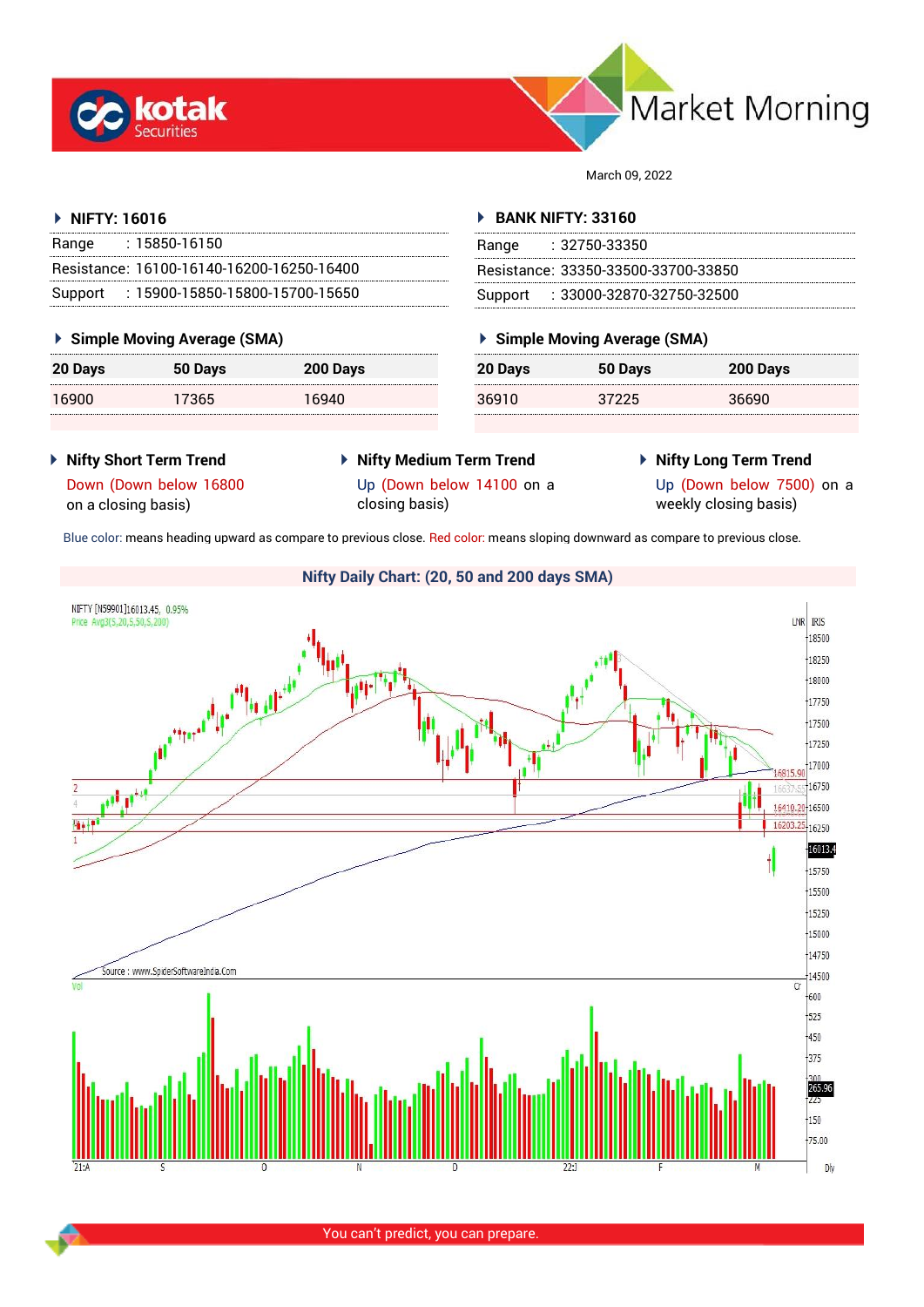## **Market Analysis**

headwinds. Such as rising crude oil prices, INR depreciation to lower levels and increasing selling pressure from **Nifty/Sensex Daily View:** Today will be a challenging day for the market as the market has to open with many FIIs in Equity and FNO segments. Coming to the tailwinds, there will be highly oversold market conditions and positive Asian market and US stock futures.

On Tuesday, the benchmark indices saw a strong jump, with Nifty up 153 points and Sensex up 597 points. Among sectors, shares of Reality, Media, PSU banks rose sharply while metal stocks saw some profit booking. Technically, the index not only crossed the 15900 resistance but also managed to close above the 16000 level, which is largely positive. Moreover, after a sharp decline, the index has formed a promising long bullish candle, which also supports a short-term uptrend. We believe that the reversal formation is likely to continue as long as the index is in the 15900/53100 and 15850/53000 support zones. Above which the chances of hitting 16150- 16250/54000-54150 will intensify. On the other hand, the market would be weaker below the level of 15850/53000, however, broader formation is suggesting us that the market would remain in bulls' hand until the market is not breaking the level of 15650. For the day, the strategy should be to buy on dips and for that, the stop loss would be 15650.

### **RATING SCALE (PRIVATE CLIENT GROUP)**

limit your losses.

**BUY** – A condition that indicates a good time to buy a stock. The exact circumstances of the signal will be determined by the indicator that an analyst is using. **SELL** – A condition that indicates a good time to sell a stock. The exact circumstances of the signal will be determined by the indicator that an analyst is using. **Stop Loss Order** – An instruction to the broker to buy or sell stock when it trades beyond a specified price. They serve to either protect your profits or

## **FUNDAMENTAL RESEARCH TEAM (PRIVATE CLIENT GROUP)**

Head of Research Auto & Auto Ancillary Transportation, Paints, FMCG Banking & Finance [shrikant.chouhan@kotak.com](mailto:shrikant.chouhan@kotak.com) arun.agarwal@kotak.com agarwal.amit@kotak.com Hemali.Dhame@kotak.com

**Jatin Damania Purvi Shah Rini Mehta K. Kathirvelu** Metals & Mining, Midcap Pharmaceuticals Research Associate Support Executive jatin.damania@kotak.com [purvi.shah@kotak.com](mailto:purvi.shah@kotak.com) rini.mehta@kotak.com [k.kathirvelu@kotak.com](mailto:k.kathirvelu@kotak.com) +91 22 6218 6440 +91 22 6218 6432 +91 80801 97299 +91 22 6218 6427

**Sumit Pokharna Pankaj Kumar**

Oil and Gas, Information Tech Construction, Capital Goods & Midcaps sumit.pokharna@kotak.com pankajr.kumar@kotak.com +91 22 6218 6438 +91 22 6218 6434

+91 22 6218 5408 +91 22 6218 6443 +91 22 6218 6439 +91 22 6218 6433

**Shrikant Chouhan Arun Agarwal Amit Agarwal, CFA Hemali Dhame**

**TECHNICAL RESEARCH TEAM (PRIVATE CLIENT GROUP)**

[shrikant.chouhan@kotak.com](mailto:shrikant.chouhan@kotak.com) [amol.athawale@kotak.com](mailto:amol.athawale@kotak.com) Research Associate +91 22 6218 5408 +91 20 6620 3350 [sayed.haider@kotak.com](mailto:sayed.haider@kotak.com)

**Shrikant Chouhan**<br>**Amol Athawale Athawale Chomes and athawale @kotak com Besearch Ass** 

+91 22 62185498

# **DERIVATIVES RESEARCH TEAM (PRIVATE CLIENT GROUP)**

+91 79 6607 2231 +91 22 6218 5497 +91 33 6615 6273

**Sahaj Agrawal Prashanth Lalu Prasenjit Biswas, CMT, CFTe** [sahaj.agrawal@kotak.com](mailto:sahaj.agrawal@kotak.com) [prashanth.lalu@kotak.com](mailto:prashanth.lalu@kotak.com) [prasenjit.biswas@kotak.com](mailto:prasenjit.biswas@kotak.com)